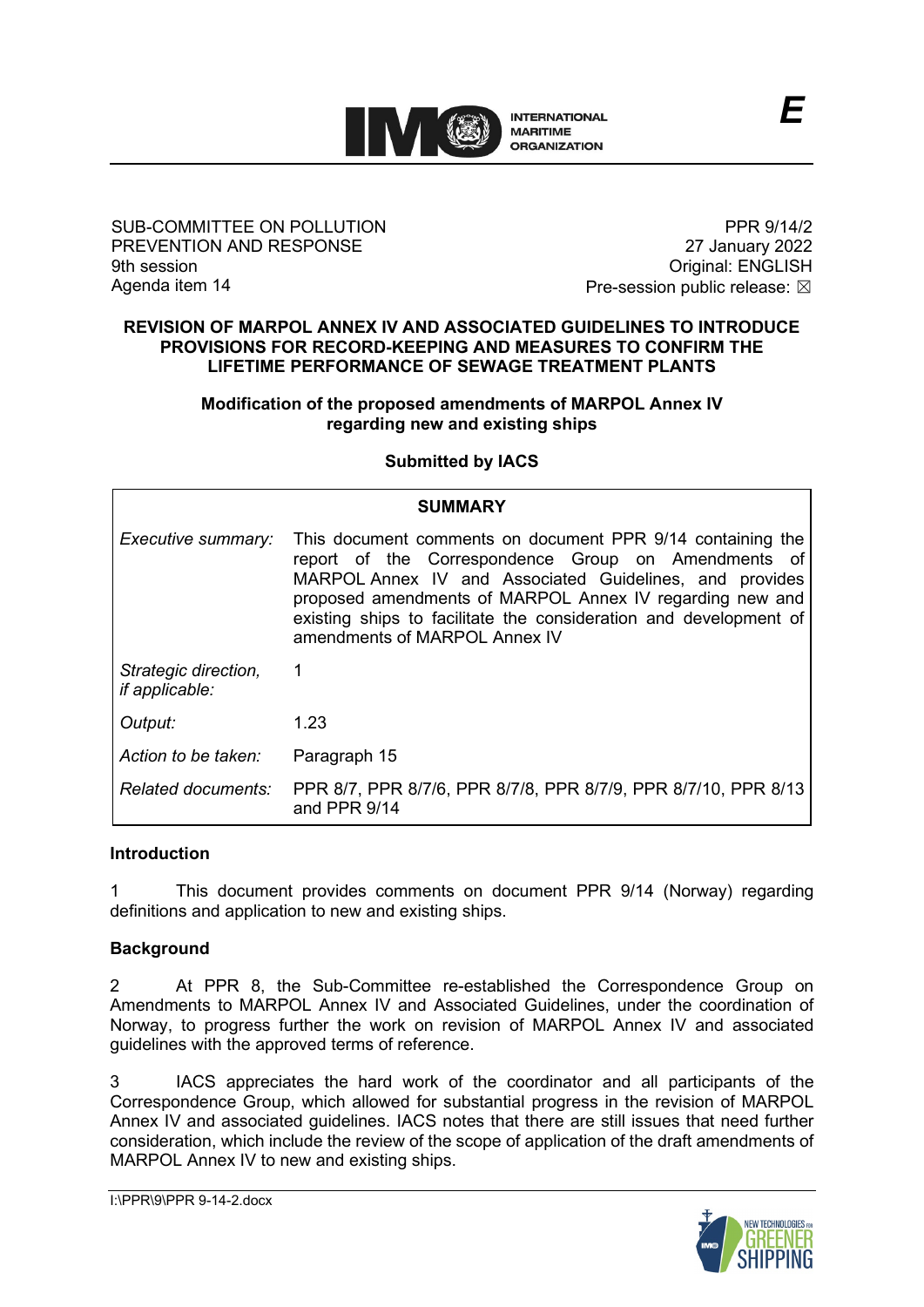4 In order to facilitate the discussion during PPR 9 and to further the development of the draft amendments of MARPOL Annex IV and the *2012 Guidelines on implementation of effluent standards and performance tests for sewage treatment plans*, IACS is pleased to provide additional considerations regarding the definitions of "new ship", "existing ship" and "passenger ship", as well as specific proposals to modify relevant draft regulations of MARPOL Annex IV and its appendix I, as set out in the paragraphs below.

# **Discussion and proposals**

# *Definitions of "new ship", "existing ship" and "passenger ship"*

5 IACS notes that there is no modification of the definitions of "new ship", "existing ship" and "passenger ship" in regulations 1.1, 1.2 and 1.10 of MARPOL Annex IV so far. The definitions of "new ship", "existing ship" and "passenger ship" in regulation 1 of MARPOL Annex IV appearing in annex 1 to document PPR 9/14 are as follows:

- "1 *New ship* means a ship:
	- .1 for which the building contract is placed, or in the absence of a building contract, the keel of which is laid, or which is at a similar stage of construction, on or after the date of entry into force of this Annex; or
	- .2 the delivery of which is three years or more after the date of entry into force of this Annex."
- "2 *Existing ship* means a ship which is not a new ship."
- "10 A *passenger ship* means a ship which carries more than 12 passengers.

For the application of regulation 11.3, a *new passenger ship* is a passenger ship:

- .1 for which the building contract is placed, or in the absence of a building contract, the keel of which is laid, or which is in a similar stage of construction, on or after 1 June 2019; or
- .2 the delivery of which is on or after 1 June 2021.

An *existing passenger ship* is a passenger ship which is not a new passenger ship."

6 IACS notes that the terms "new ship" and "existing ship" appear only in regulation 2 of MARPOL Annex IV and its appendix I (form of the International Sewage Pollution Prevention Certificate), while the terms "new passenger ship" and "existing passenger ship" appear only in regulation 11.3 of MARPOL Annex IV (Discharge of sewage and sewage sludge and effluent from passenger ships within a special area) and its appendix I.

7 However, the meaning of terms "new ship" and "existing ship" in the context of the report of the Correspondence Group (PPR 9/14) refers to ships built on or after the date of entry into force of the draft amendments of MARPOL Annex IV. The wording of some regulations concerning the application of introduced new requirements to new ships is also based on such understanding. For example, draft new regulation 9.3 of MARPOL Annex IV states: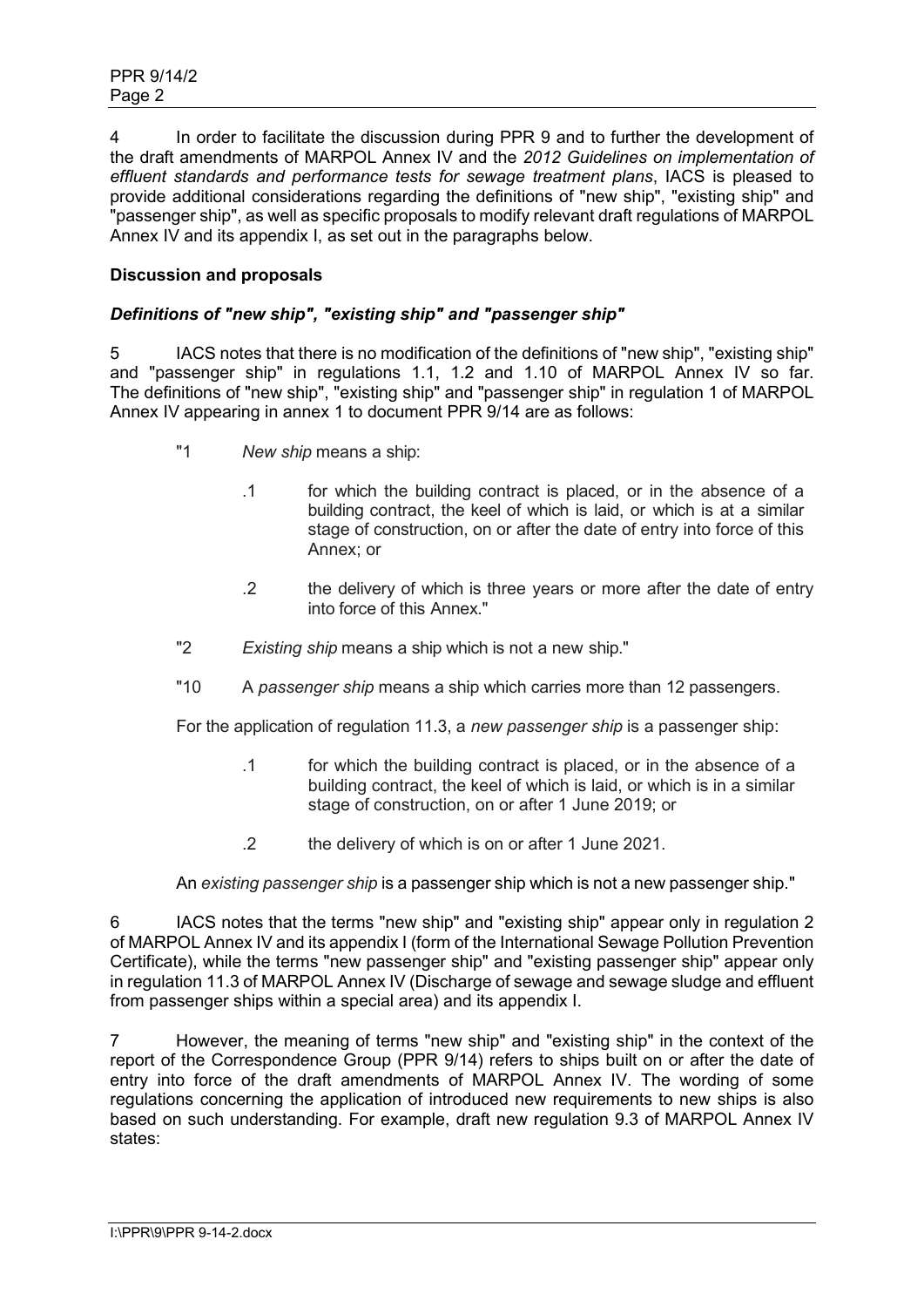- "3 Provisions in regulations 9.1.1.and 9.2.1 apply to:
	- .1 ships for which building contract is placed, or in the absence of a building contract, the keel of which is laid, or at a similar stage of construction on or after dd.mm.20yy[; and
	- .2 ships other than those specified in paragraph 1 above not later than dd.mm.20yy.]"

8 Draft new regulation 9.3.1 of MARPOL Annex IV actually refers to ships constructed on or after the date of entry into force of the draft amendments of MARPOL Annex IV, while regulation 9.3.2 of MARPOL Annex IV refers to ships constructed before that date. IACS notes that the same wording is used in new regulations 9.4 and 11B.1 of the draft amendments of MARPOL Annex IV.

9 IACS believes that the definitions of "new ship" and "existing ship" should be revised to clearly specify the ships to which new requirements of the amendments will apply no matter whether those new requirements will apply to new ships only or also to existing ships. In view of the fact that the terms "new ship" and "existing ship" only appear once, both in regulation 2 of MARPOL Annex IV and in appendix I thereof, IACS proposes that the definition of "new ship" in regulation 1 of MARPOL Annex IV uses the common expression for different ship generations as in regulation 1 of MARPOL Annex I, and be amended as follows:<sup>\*</sup>

- "1 *New Ship delivered on or after 27 September 2006* means a ship:
	- .1 for which the building contract is placed on or after 27 September 2003; $\frac{1}{2}$  or
	- .2 in the absence of a building contract, the keel of which is laid, or which is at a similar stage of construction, on or after 27 September 2003 the date of entry into force of this Annex;<sup>\*</sup> or
	- .23 the delivery of which is three years or more after the date of entry into force of this Annex on or after 27 September 2006."

10 In addition, considering that the draft amendment of MARPOL Annex IV will introduce new requirements, which may be implemented differently to new shipbuilding on or after the date of entry into force of the amendments and to ships in service, in order to distinguish ships of different generations applicable to different requirements, a new definition of "ship delivered on or after…" is proposed to be introduced in the draft amendments of MARPOL Annex IV as follows:

#### *"*1.19 *Ship delivered on or after [dd.mm 20yy+ [three years]]* means a ship:

.1 for which the building contract is placed on or after [dd.mm 20yy] (the date of entry into force of the Amendments); or

.2 in the absence of a building contract, the keel of which is laid, or which is at a similar stage of construction, on or after [dd.mm 20yy] [+ six months]]; or

<span id="page-2-0"></span>Here and elsewhere, tracked changes are indicated using "strikeout" for deleted text and "grey shading" to highlight all modifications and new insertions, including deleted text.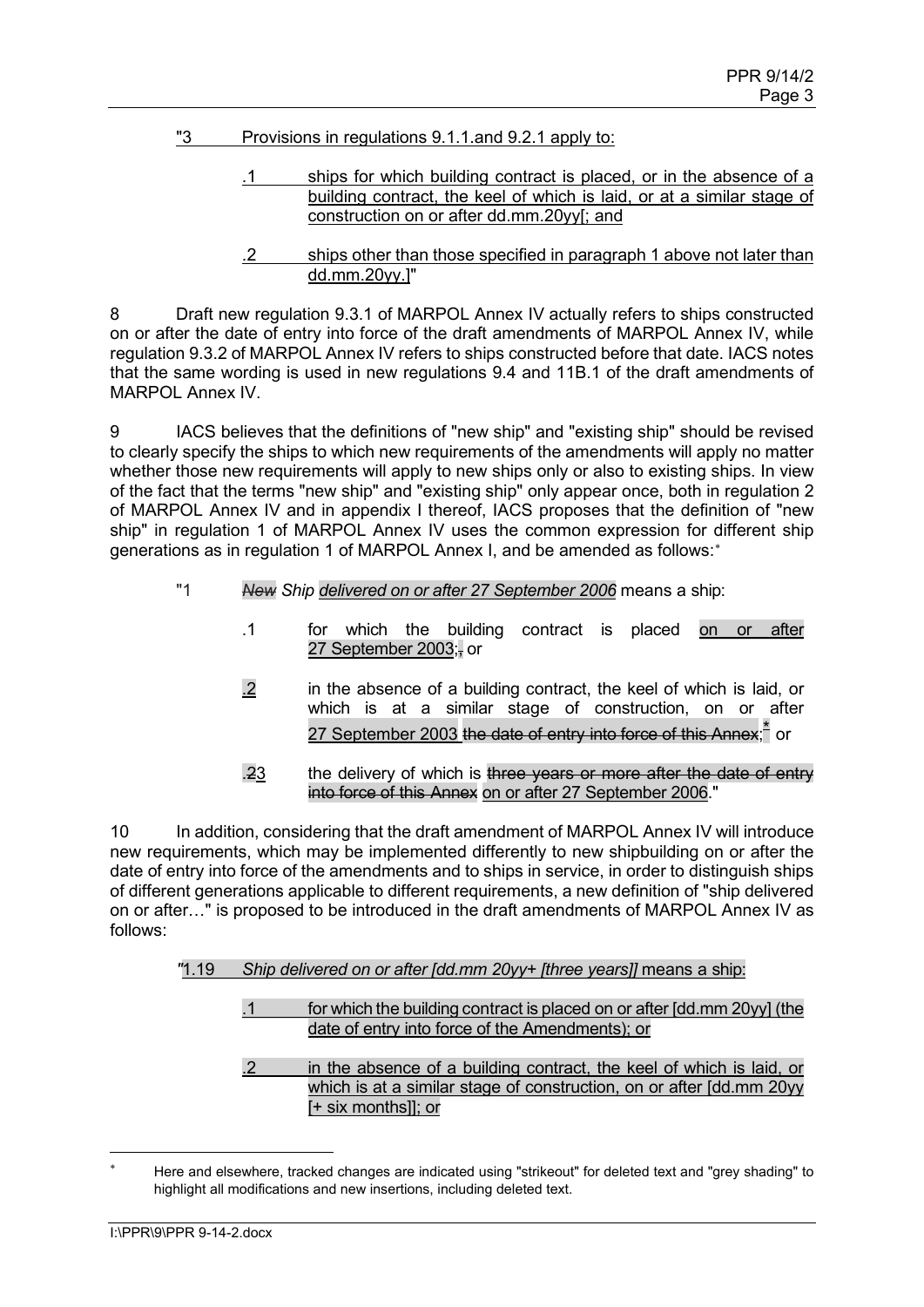# .3 the delivery of which is on or after [dd.mm 20yy + [three years] ]."

11 Further, regulation 1.10 of MARPOL Annex IV contains the definition of a passenger ship which includes new and existing passenger ships. This definition is mainly used in regulation 11.3 of MARPOL Annex IV regarding the sewage discharge requirements of passenger ships operating within special areas. Considering that the terms new and existing passenger ships appear only once, both in regulation 11.3 of MARPOL Annex IV and in appendix I thereof, but not in the definitions in regulation 1 of MARPOL Annex IV, it is proposed to use a similar formulation of the definition as for "new ship" in paragraph 9 above. At the same time, the definition of "existing passenger ship" in the definition of a passenger ship in regulation 1.10 of MARPOL Annex IV is no longer needed. In addition, as a result of the IACS proposed changes to regulation 2 of MARPOL Annex IV discussed in paragraph 12 below, the term "existing ship" would no longer appear and the definition of "existing ship" in regulation 1.2 of MARPOL Annex IV can be deleted, while the definition of a new passenger ship can be introduced in regulation 1.2 of MARPOL Annex IV. Therefore, it is proposed to amend regulations 1.2 and 1.10 of MARPOL Annex IV as follows:

- "1.2 Existing ship means a ship which is not a new ship. *Passenger ship delivered on or after 1 June 2021* means a passenger ship:
	- .1 for which the building contract is placed on or after 1 June 2019; or
	- .2 in the absence of a building contract, the keel of which is laid, or which is at a similar stage of construction, on or after 1 June 2019: or
	- .3 the delivery of which is on or after 1 June 2021."
- "1.10 A *passenger ship* means a ship which carries more than 12 passengers. For the application of regulation 11.3, a *new passenger ship* is a passenger ship:
	- for which the building contract is placed, or in the absence of a building contract, the keel of which is laid, or which is in a similar stage of construction, on or after 1 January 2019; or
	- .2 the delivery of which is on or after 1 January 2021.

An *existing passenger ship* is a passenger ship which is not a new passenger ship."

## *Application*

12 The application in the current regulation 2 of MARPOL Annex IV stipulates not only the implementation dates for new ships and existing ships, but also the scope of application to ships of 400 gross tonnage and above, as well as to ships of less than 400 gross tonnage. Considering that the implementation dates for existing ships have passed, IACS sees no need to retain regulations 2.1.3 and 2.1.4 of MARPOL Annex IV. In combination with the revision of the definition of "new ship" discussed above, it is suggested that regulation 2 of MARPOL Annex IV be amended accordingly as follows:

"1 The provisions of this Annex shall apply to the following ships engaged in international voyages:

.1 new ships of 400 gross tonnage and above; and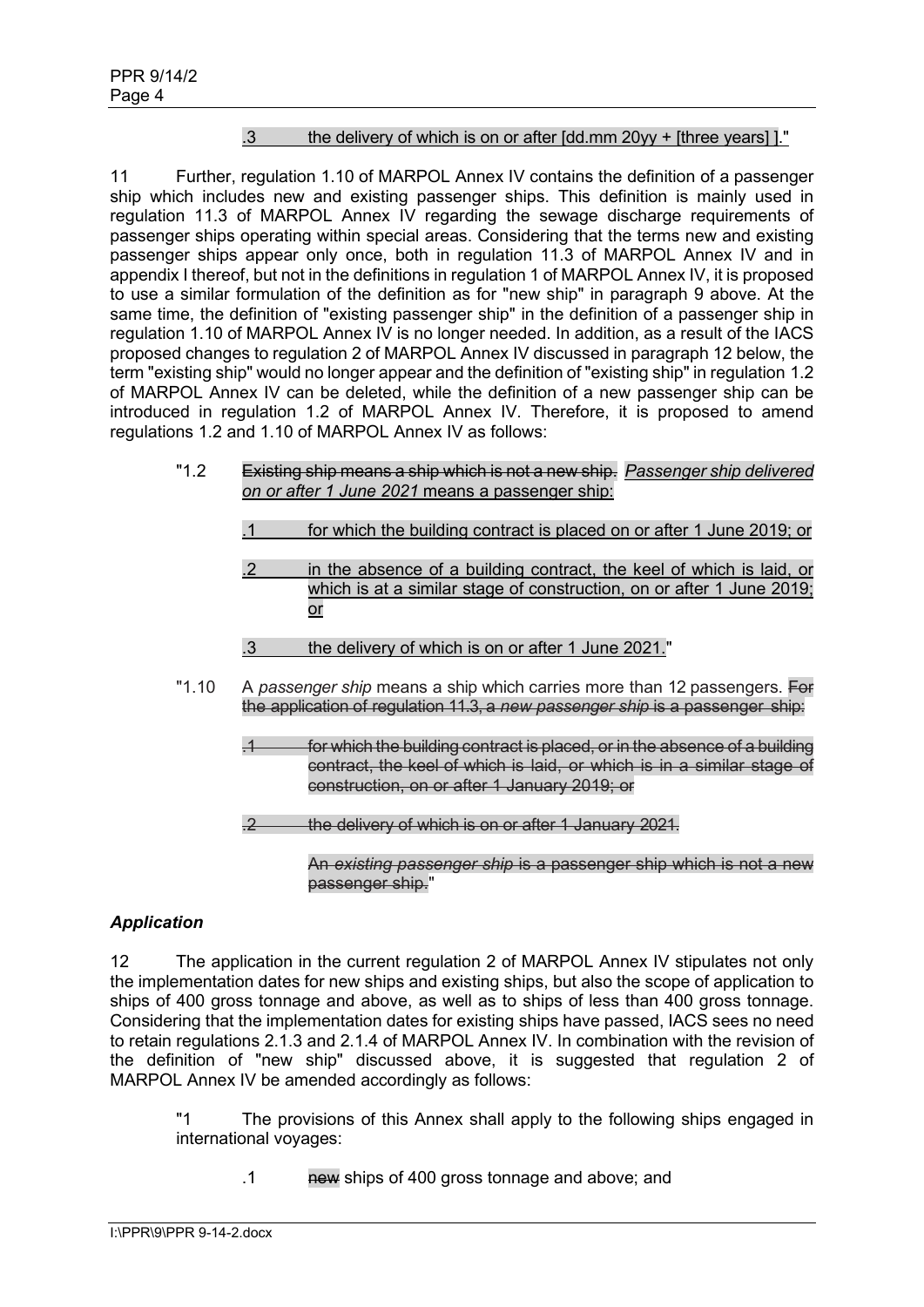- .2 new ships of less than 400 gross tonnage which are certified to carry more than 15 persons.  $\div$  and
- .3 existing ships of 400 gross tonnage and above, five years after the date of entry into force of this Annex; and
- .4 existing ships of less than 400 gross tonnage which are certified to carry more than 15 persons, five years after the date of entry into force of this Annex.

2 The Administration shall ensure that existing ships, according to subparagraphs 1.3 and 1.4 of this regulation, the keels of which are laid or which are of a similar stage of construction before 2 October 1983, shall be equipped, as far as practicable, to discharge sewage in accordance with the requirements of regulation 11 of the Annex."

#### *"Chapter 3* **–** *Equipment, and control of discharge, sewage and sewage sludge management and control of performance"*

13 Based on the proposed amendments to the definitions of "new ship" and "passenger ship" above, IACS believes that the requirements in the draft amendments of MARPOL Annex IV, concerning the scope of application of the new requirements, need to be amended accordingly, as follows:

- *.1 Regulation 9 of MARPOL Annex IV:*
	- "[3 Provisions in regulations 9.1.1.and 9.2.1 apply to:
		- .1 ships delivered on or after [dd.mm 20yy+[three years]], as defined in regulation 1.19 of this Annex for which building contract is placed, or in the absence of a building contract, the keel of which is at a similar stage of construction on or after dd.mm.20yy[; and
		- .2 ships other than those specified in paragraph 1 above not later than dd.mm.20yy.];

Ships subject to regulation 9.1.1 and 9.2.1 and delivered on or after Idd.mm 20yy+[three years]], as defined in regulation 1.19 of this Annex, for which the building contract is placed, or in the absence of a building contract, the keel of which is laid, or which is at a similar stage of construction on or after [dd.mm.20yy] shall be fitted with [minimum of one] [dedicated] holding tank of the capacity to the satisfaction of the Administration] for the retention of [all] sewage sludge, [and the storage for overflows from the sewage treatment plants,] having regard to the operation of the ship, the number of persons on board and other relevant factors. The holding tank shall have a means to indicate visually the volume or capacity of the tank."

*.2 Regulation 11 of MARPOL Annex IV:*

"3 Subject to the provisions of regulation 3 of this Annex, the discharge of sewage and sewage sludge [and effluent] from a passenger ship within a special area shall be prohibited: